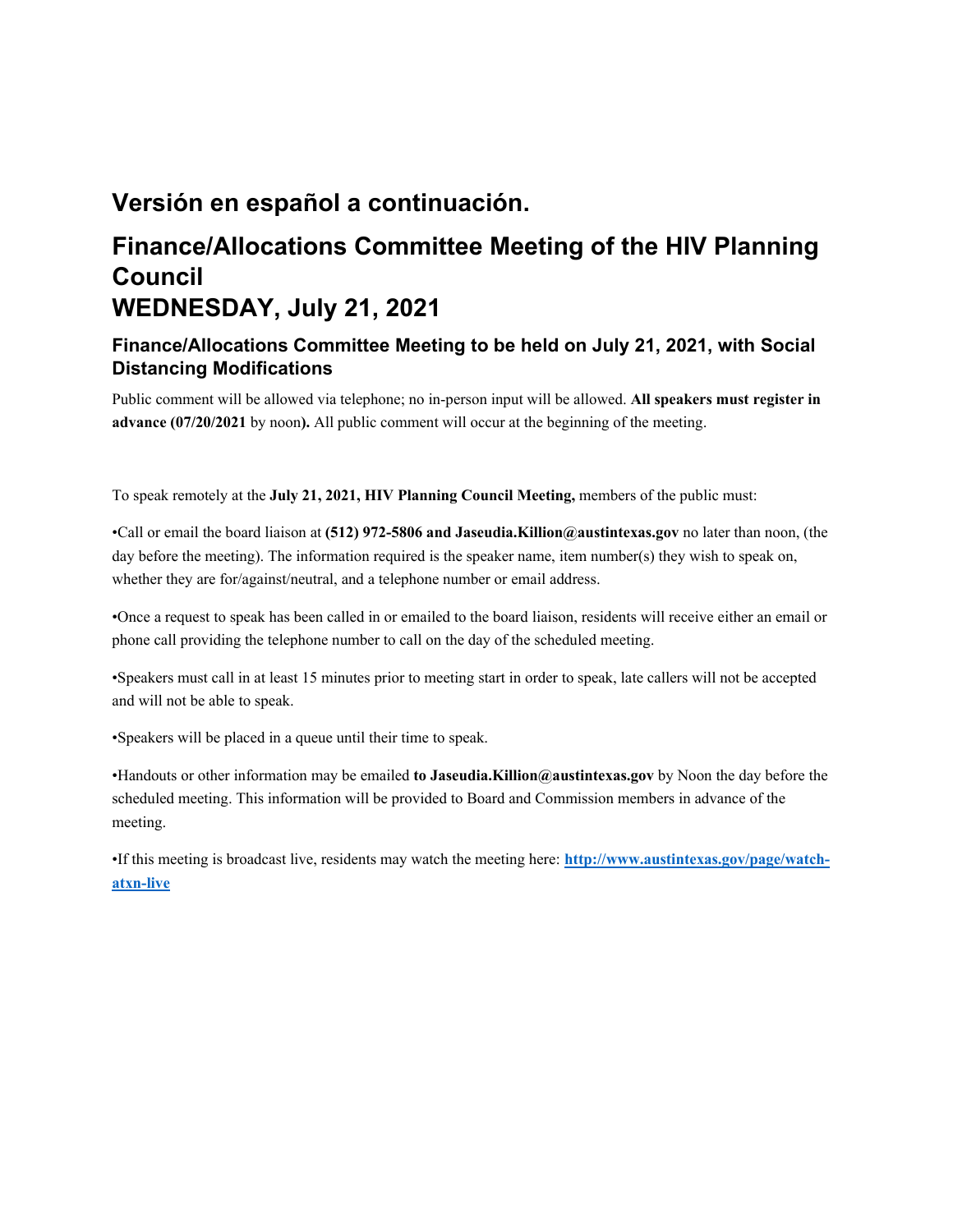# Reunión del **Finance/Allocations Meeting of the HIV Planning Council Wednesday, July 21, 2021**  FECHA de la reunion (**Julio 21, 2021**)

La junta se llevará con modificaciones de distanciamiento social

Se permitirán comentarios públicos por teléfono; no se permitirá ninguna entrada en persona. Todos los oradores deben registrarse con anticipación (**07/20/2021** antes del mediodía). Todos los comentarios públicos se producirán al comienzo de la reunión.

Para hablar de forma remota en la reunión, los miembros del público deben:

• Llame o envíe un correo electrónico al enlace de la junta en (**512) 972-5806 and Jaseudia.Killion@austintexas.gov** a más tardar al mediodía (el día antes de la reunión). La información requerida es el nombre del orador, los números de artículo sobre los que desean hablar, si están a favor / en contra / neutrales, y un número de teléfono o dirección de correo electrónico.

• Una vez que se haya llamado o enviado por correo electrónico una solicitud para hablar al enlace de la junta, los residentes recibirán un correo electrónico o una llamada telefónica con el número de teléfono para llamar el día de la reunión programada.

• Los oradores deben llamar al menos 15 minutos antes del inicio de la reunión para poder hablar, no se aceptarán personas que llamen tarde y no podrán hablar.

• Los oradores se colocarán en una fila hasta que llegue el momento de hablar.

• Los folletos u otra información pueden enviarse por correo electrónico a **Jaseudia.Killion@austintexas.** antes del mediodía del día anterior a la reunión programada. Esta información se proporcionará a los miembros de la Junta y la Comisión antes de la reunión.

• Si esta reunión se transmite en vivo, los residentes pueden ver la reunión aquí: http://www.austintexas.gov/page/watch-atxn-live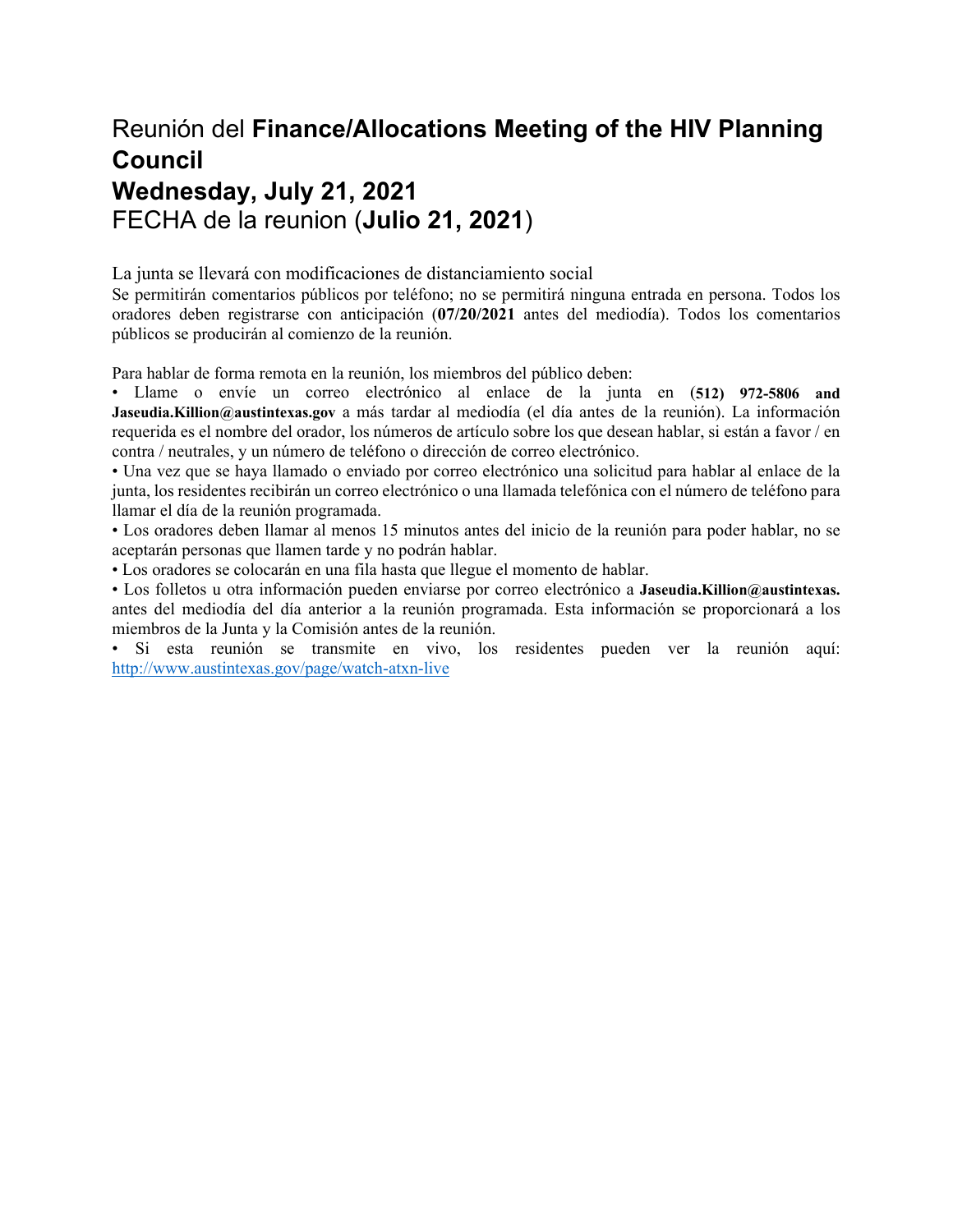## **HIV PLANNING COUNCIL FINANCIAL/ALLOCATIONS COMMITTEE WEDNESDAY, July 21, 2021 6:00 PM-8:00 PM VIA VIDEOCONFERENCING**

### **FINANCIAL/ALLOCATIONS COMMITTEE MEMBERS:**

*Committee Chair-Barry Waller, Lee Miranda, Dennis Ringler, Mattyna Stephens, and A. Daniel Ramos* 

### **AGENDA**

### **CALL TO ORDER**

## **CITIZEN COMMUNICATION**

The first 10 speakers signed up prior to the meeting being called to order will each be allowed a three-minute allotment to address their concerns regarding items not posted on the agenda.

#### **1. CERTIFICATION OF QUORUM**

## **2. INTRODUCTION/ANNOUNCEMENTS**

**3. APPROVAL OF MINUTES** 

## **4. ADMINISTRATIVE AGENT REPORT**

#### **5. ASSESSMENT OF THE ADMINISTRATIVE MECHANISM (AAM)**

a. Technical Assistance from Emily Gantz McKay

#### **6. DIRECTIVE REVIEW**

- a. Peer Support
- b. Outpatient Ambulatory Health Services
- c. Affordable Care Act

## **7. REVIEW ANNUAL CALENDAR**

- a. Review of the work plan calendar for this committee
- b. Training recommendations from committee
- c. Committee Budget Recommendations
- **8. STAFF REPORT**